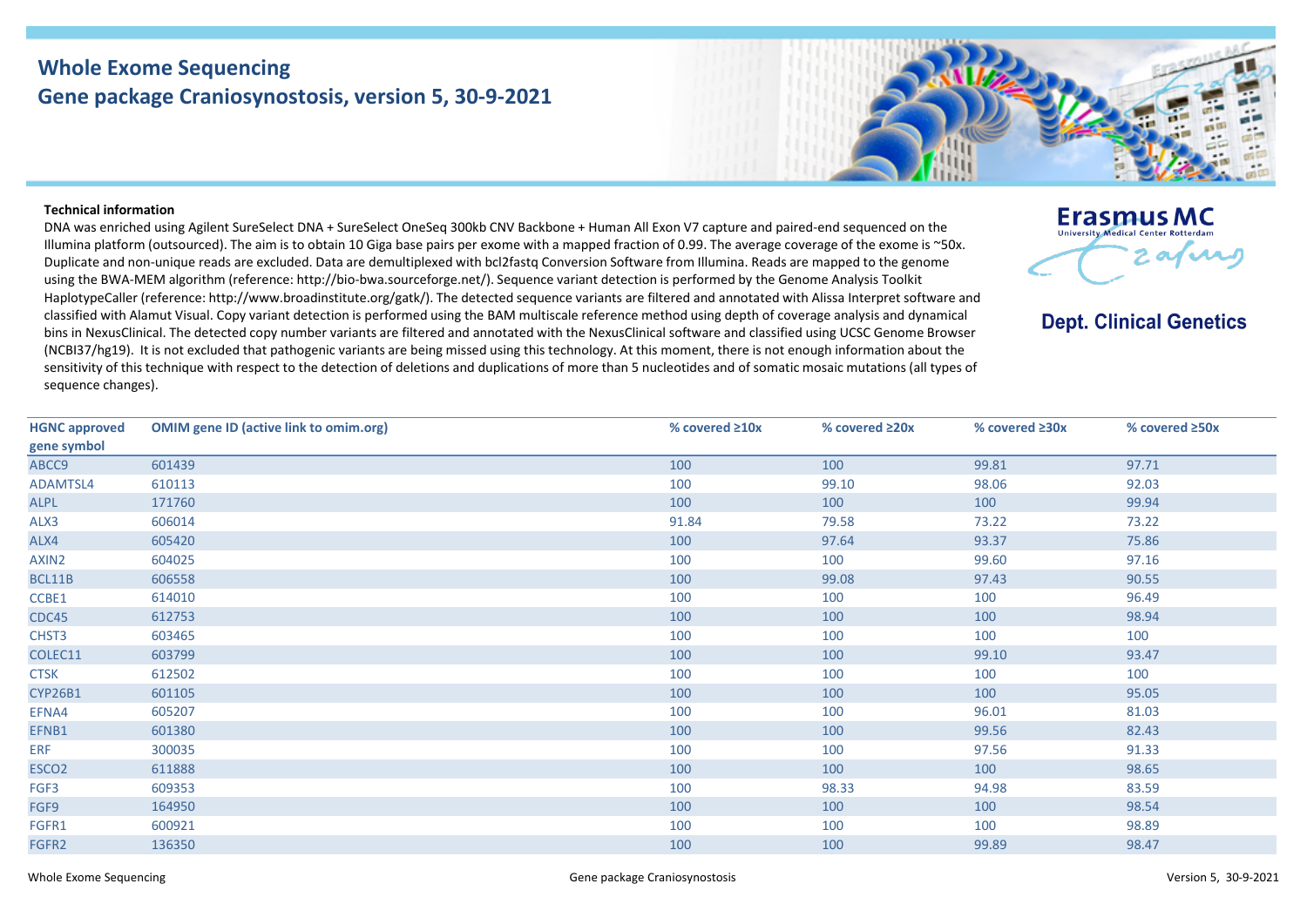| <b>HGNC approved</b> | <b>OMIM gene ID (active link to omim.org)</b> | % covered ≥10x | % covered ≥20x | % covered ≥30x | % covered ≥50x |
|----------------------|-----------------------------------------------|----------------|----------------|----------------|----------------|
| gene symbol          |                                               |                |                |                |                |
| FGFR3                | 176943                                        | 100            | 99.64          | 98.10          | 91.14          |
| <b>FLNA</b>          | 134934                                        | 99.98          | 98.83          | 97.47          | 92.13          |
| FREM1                | 300017                                        | 100            | 100            | 99.99          | 98.70          |
| GLI3                 | 608944                                        | 100            | 100            | 100            | 99.98          |
| <b>GNAS</b>          | 165240                                        | 100            | 100            | 100            | 98.21          |
| GPC3                 | 139320                                        | 100            | 100            | 98.72          | 90.20          |
| GPC4                 | 300037                                        | 100            | 100            | 100            | 98.02          |
| <b>GUSB</b>          | 300168                                        | 100            | 100            | 100            | 98.65          |
| <b>HRAS</b>          | 611499                                        | 100            | 100            | 100            | 100            |
| HUWE1                | 190020                                        | 100            | 99.63          | 98.20          | 89.54          |
| <b>IFT122</b>        | 300697                                        | 100            | 100            | 99.92          | 96.77          |
| IFT43                | 606045                                        | 100            | 100            | 100            | 98.88          |
| IGF1R                | 614068                                        | 100            | 100            | 98.94          | 96.84          |
| <b>IHH</b>           | 147370                                        | 100            | 100            | 98.14          | 93.62          |
| IL11RA               | 600726                                        | 100            | 100            | 97.74          | 81.87          |
| BPNT2                | 600939                                        | 100            | 100            | 100            | 99.11          |
| IRX5                 | 606195                                        | 100            | 100            | 99.34          | 85.32          |
| JAG1                 | 601920                                        | 100            | 98.32          | 97.58          | 97.57          |
| KDM6A                | 300128                                        | 100            | 99.78          | 97.98          | 86.21          |
| KMT2D                | 602113                                        | 100            | 100            | 99.94          | 98.49          |
| <b>KPTN</b>          | 615620                                        | 100            | 100            | 97.19          | 85.14          |
| <b>KRAS</b>          | 190070                                        | 100            | 100            | 100            | 100            |
| LRP5                 | 603506                                        | 97.91          | 97.91          | 97.46          | 94.32          |
| MASP1                | 600521                                        | 100            | 100            | 100            | 99.30          |
| MCPH1                | 607117                                        | 100            | 97.13          | 94.14          | 89.45          |
| MEGF8                | 604267                                        | 100            | 99.01          | 96.01          | 84.96          |
| MSX <sub>2</sub>     | 123101                                        | 100            | 100            | 95.66          | 89.83          |
| NOTCH <sub>2</sub>   | 600275                                        | 99.88          | 98.85          | 98.47          | 95.83          |
| OSTM1                | 607649                                        | 100            | 95.94          | 82.58          | 65.29          |
| P4HB                 | 176790                                        | 100            | 99.14          | 95.56          | 82.37          |
| <b>PHEX</b>          | 300550                                        | 100            | 100            | 100            | 96.19          |
| POLR1A               | 616404                                        | 100            | 100            | 99.83          | 96.46          |
| POLR1B               | 602000                                        | 95.91          | 95.91          | 95.91          | 95.57          |
| POLR1C               | 610060                                        | 100            | 100            | 100            | 98.36          |
| POLR1D               | 613715                                        | 100            | 100            | 100            | 89.52          |
| <b>POR</b>           | 124015                                        | 96.93          | 96.93          | 96.93          | 96.73          |
| PRRX1                | 167420                                        | 100            | 98.04          | 91.78          | 75.09          |
| RAB23                | 606144                                        | 100            | 100            | 100            | 98.13          |
| RECQL4               | 603780                                        | 100            | 99.95          | 99.36          | 94.91          |
| RUNX2                | 600211                                        | 100            | 100            | 100            | 100            |
| SALL1                | 602218                                        | 100            | 100            | 100            | 98.69          |